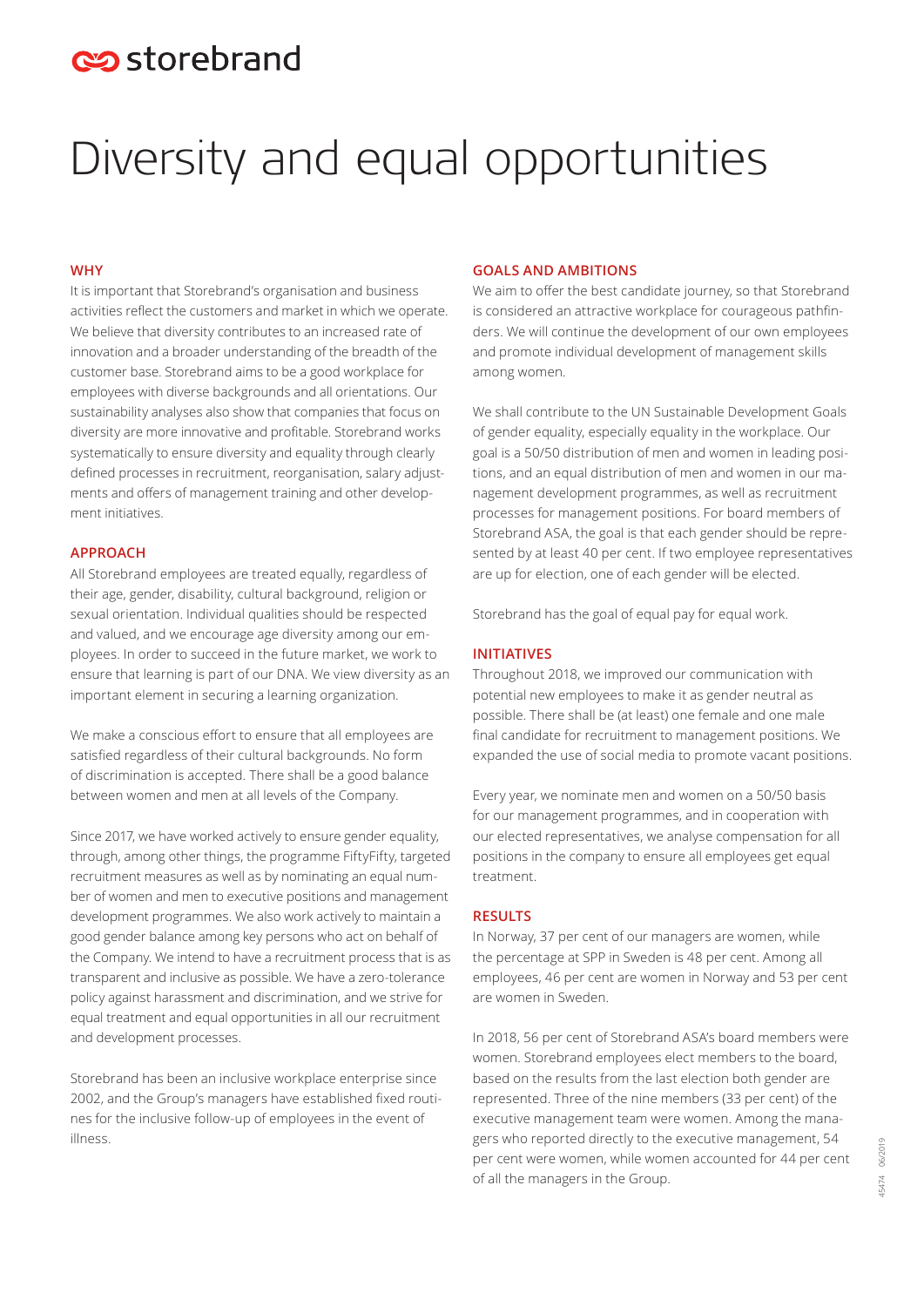## estorebrand

The same number of women and men participated in the management development offerings of the Storebrand Academy and Storebrand Leadership Weekly, as well as in the Sandbox programme for summer interns. The Group salary levels were reviewed in cooperation with the elected representatives in connection with the salary adjustment process for 2018. We observed a slightly lower average salary for women than for men. The average age in the Storebrand Group was 43 at the end of the year. Average seniority was 12 years in Norway and ten years in Sweden. The Storebrand Group had a total of 1,765 employees as at 31 December 2018.

Absence due to illness has been low and stable for several years. The level was 3 per cent in 2018. Absence due to illness in the Norwegian organisation was 2.7 per cent, while it was 3.3 per cent in the Swedish organisation.

### Storebrand ranks high on the equality index

In 2018, Storebrand took a solid second place on the She Index, an index that shows how well Norwegian companies are working on gender balance.

In the spring of 2018, She Community Norway, asked Norway's 50 largest listed companies to participate in an index showing how they work with equality in management, what the gender balance is on the Board and top management levels and what they do to ensure equal rights for men and women.

The goal of the annual index is to show the development of gender balance in business over time. The index makes it possible for companies to compare their own progress with others.

### Catalysts mentor programme

In 2018, for the second consecutive year, ten employees were given an opportunity to be a conversation partner and adviser to a student with a minority language background. Through monthly meetings at Storebrand and strength-based learning (Appreciative Enquiry), the students gained insight into Norwegian working life, help in developing themselves and advice on schools and working life.

The mentor programme is a collaboration between Storebrand and the non-profit organisation Catalysts, which is headed by Lisa Cooper. Storebrand participated as the first business partner in 2017. The objective is to prevent students from dropping out of high school through inclusion in the local community.